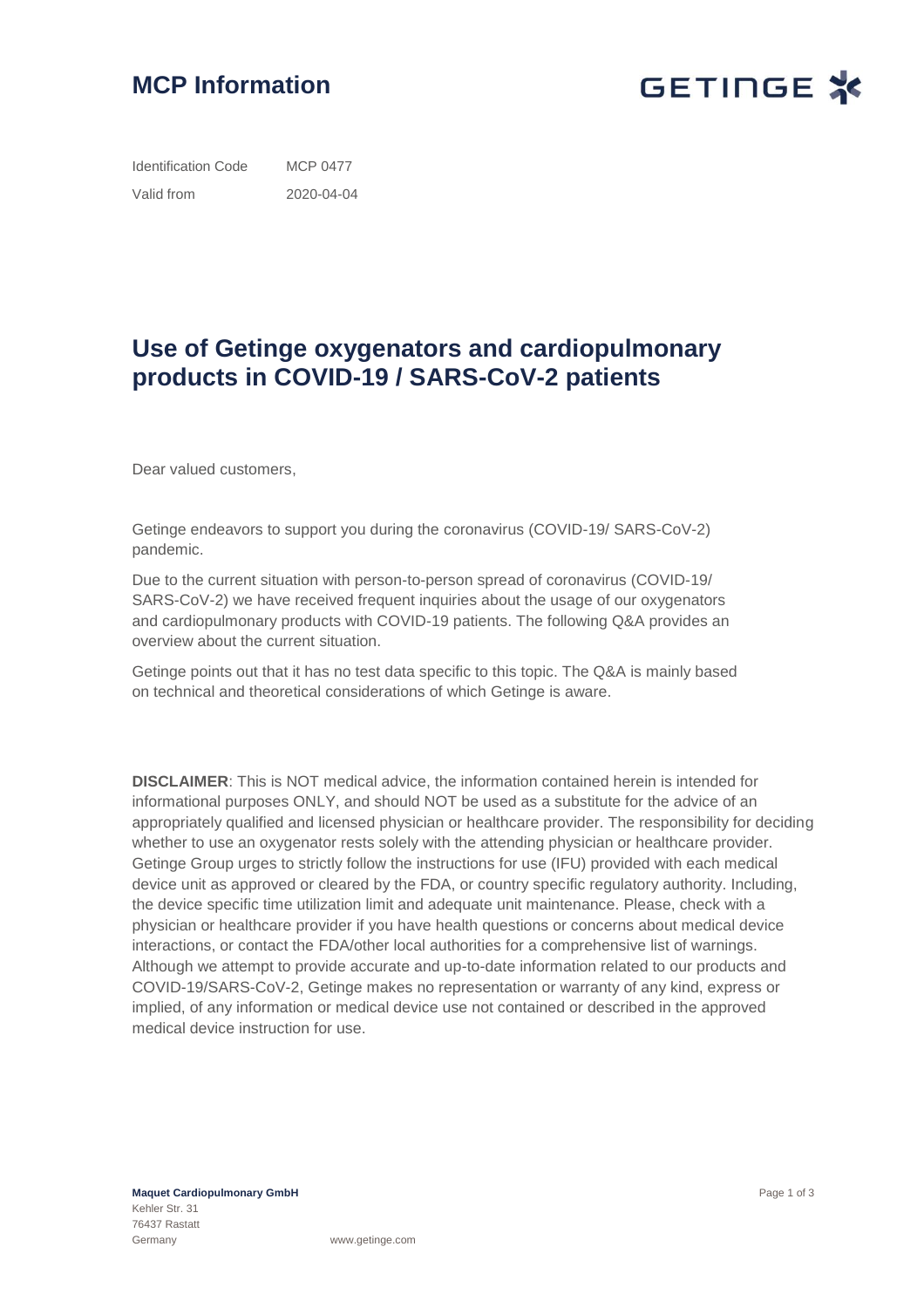# **Q&A**

#### Has COVID-19 been identified in blood specimen of patients?

We are currently only aware of a few publications from China<sup>1,2</sup> in which the COVID-19 virus has been detected in patient blood. Nevertheless, the existing publications show that this scenario is possible.

#### How likely is coronavirus transmission from Getinge oxygenators with Polymethylpentene (PMP) diffusion membrane fibers?

Oxygenators with PMP fibers are designed to be plasma tight which may prevent leakage, however, specific testing on coronavirus has not been performed. If a fully functional Getinge PMP membrane oxygenator is used in accordance with well-established recommendations, coronavirus might not pass from the blood to the gas side of the membrane due to the plasma tight layer. As of today, Getinge has no evidence that the coronavirus penetrates or diffuses through the PMP membrane used in such oxygenators manufactured by Getinge.

#### Can the coronavirus, if present in patient's blood, migrate to the water side of the oxygenator?

Liquid and particle-tight thermoplastic polyurethane fiber are used as water-carrying heat exchange fiber. Unless there is a technical defect (e.g. rupture or leakage), it is believed that the coronavirus cannot pass from the blood side to the water side.

### Can viruses pass through the hydrophobic membrane of the de-airing port of the oxygenator?

As long as the de-airing port of the oxygenator is closed, no aerosol or liquid may exit from the de-airing membrane, therefore, reducing risk of contamination from a virus. Getinge recommends to keep the de-airing port closed during use and monitor it closely.

If an active de-airing is required during use, viral particles may potentially exit through the micropores of the de-airing membrane. It must be individually decided how to proceed with a given situation (e.g. change out of the tubing set or oxygenator, finalizing the surgery, etc.).

In any case, the Standard Operating Procedures (SOP) for contaminated environment and material respectively of the local institution must be followed.

-

<sup>1</sup> Wang W, Xu Y, Gao R, Lu R, Han K, Wu G, Tan W: Detection of SARS-CoV-2 in Different Types of Clinical Specimens. JAMA 2020.

<sup>2</sup> Chang L, Yan Y, Wang L: Coronavirus Disease 2019: Coronaviruses and Blood Safety. Transfus Med Rev 2020.